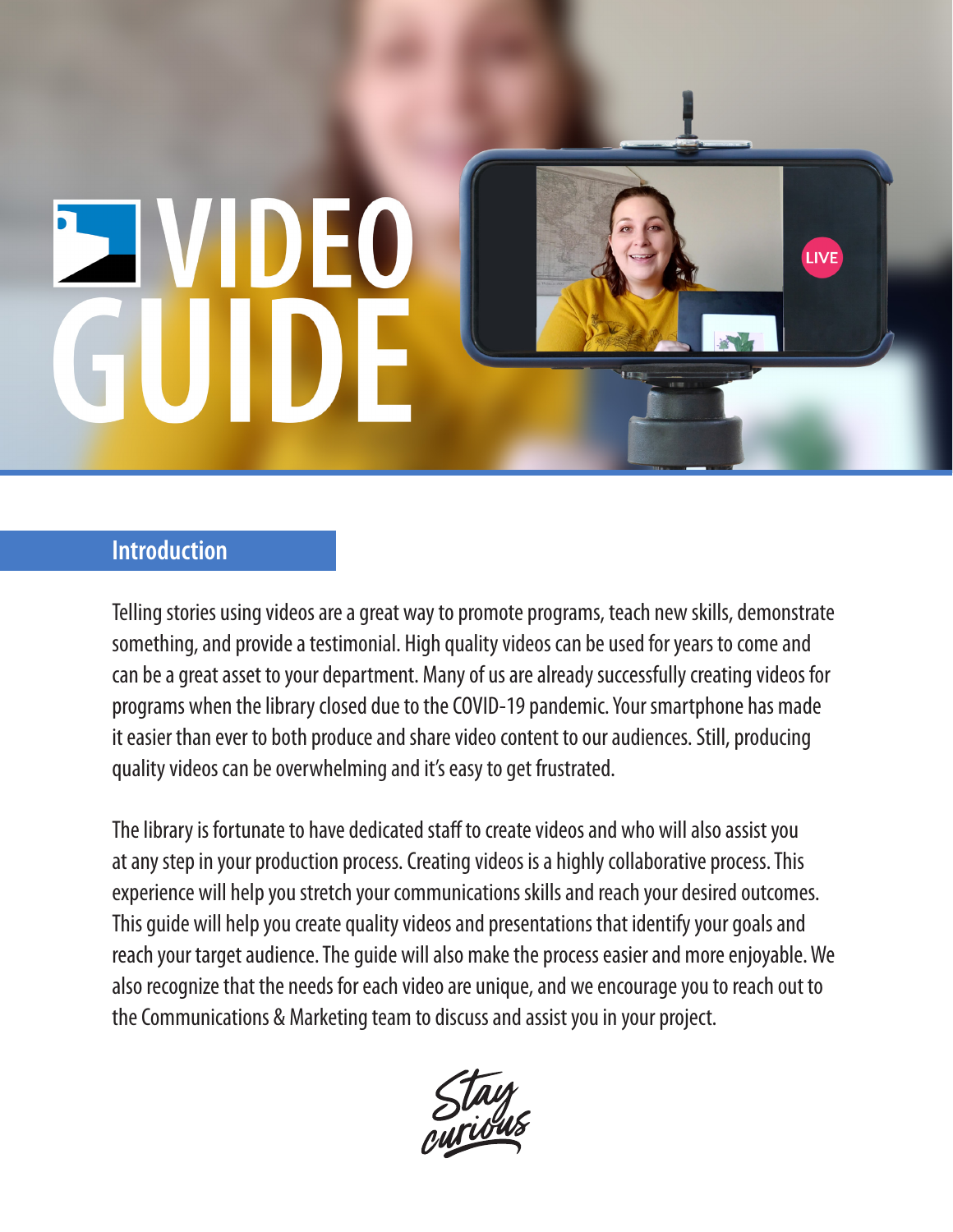# **Story Approach**

- Your video lets people explore what the library has to offer, whether it's getting a library card or to being a resource for a good book.
- **• Awareness:** when people may not be aware that the library has specific items or services. Give them a sampling, like the old food court tasting, with a short video on a specific item.
- **• Consideration:** People may be aware of what the library has or does, but they want to know more. Your video can fill in the blanks when you make them useful, relevant and helps meet the customer's needs.
- **• Decision:**They know you/the library and they like your videos and recommend your videos to a friend. When you have followers like that, ask for a testimonial to include in future videos or on social media.

# **Types of videos**

**Video Blogs** (short FAQ and Informational videos) one person making one main point for about one minute. Video blogs can be used for testimonials and thought leadership and the best ones show something useful or unique. Be sure and transcribe the video for search engine optimization.

# Examples:

- Book recommendations
- What is ILL?
- I learned to crochet using Creativebug
- Let's Fix It preview
- Top City Reads Facebook group is for you!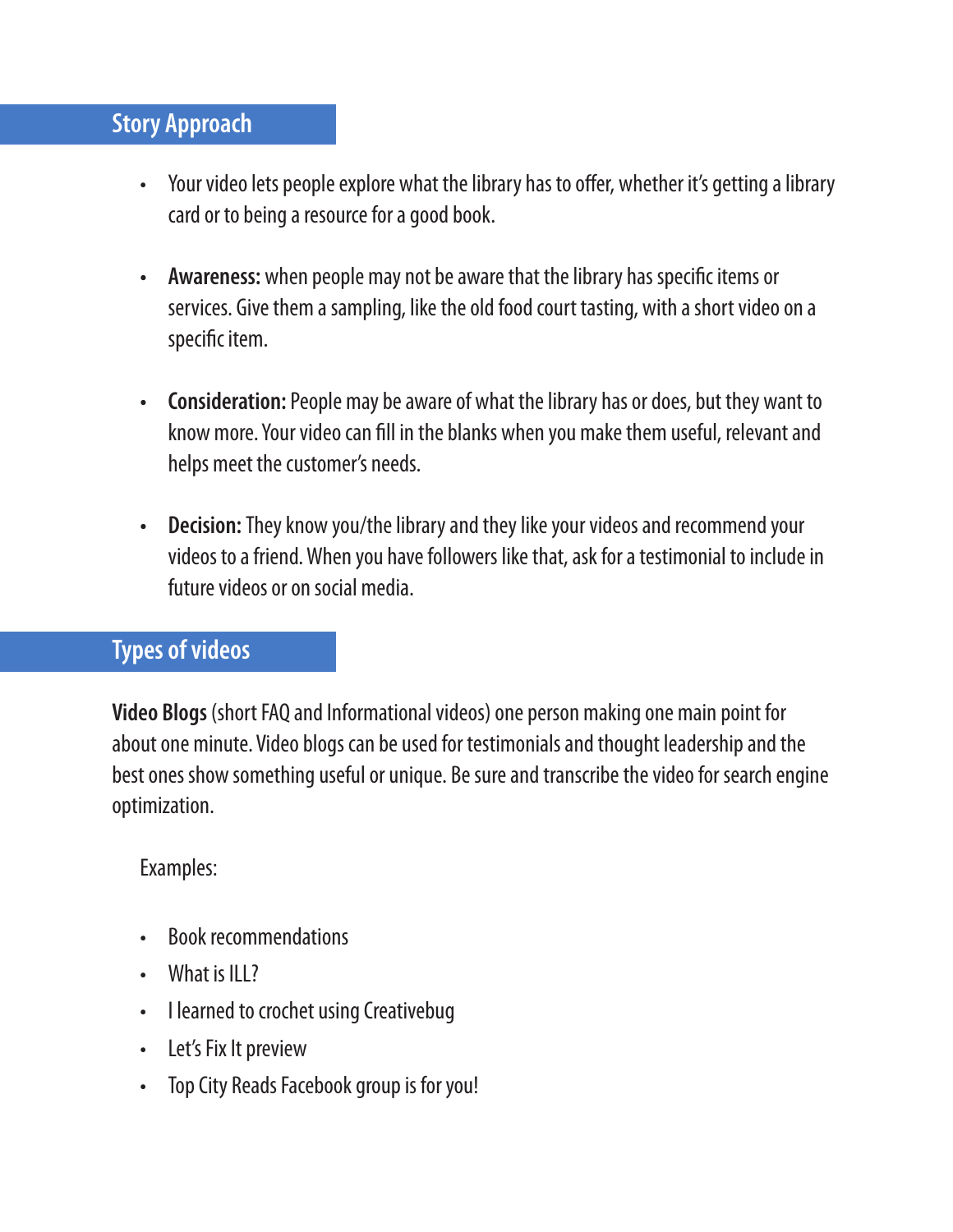#### **Videos that Explain**

Good explainer videos prove the product or service will work for real people.

Examples:

- Voice-over images that provide awareness, the resource information and how it fits the viewers needs. Links to blogs, ebooks, infographics and white papers - content within context. In the end, encourage them to like and share the video.
- Everything you need to know about Miss Humblebee's and personalize it by talking about something a 3-year old would learn when using it.

ID a problem and the things affiliated with it - identify the problems and recommend a database to help them. Reluctant reader problem-solving.

#### **Profile teasers**

Create a short (less than 30-seconds) video about one of your expanded videos for social media to bring attention to the "full story". It's like the 20-second promo that TV uses to get you to watch their newscast.

#### **About Us**

- What does a librarian do?
- What does YA stand for?
- How do Luse ILL?
- How do I set up the Hoopla app?
- Look to the FAQs from LibAnswers as potential subjects for your next video.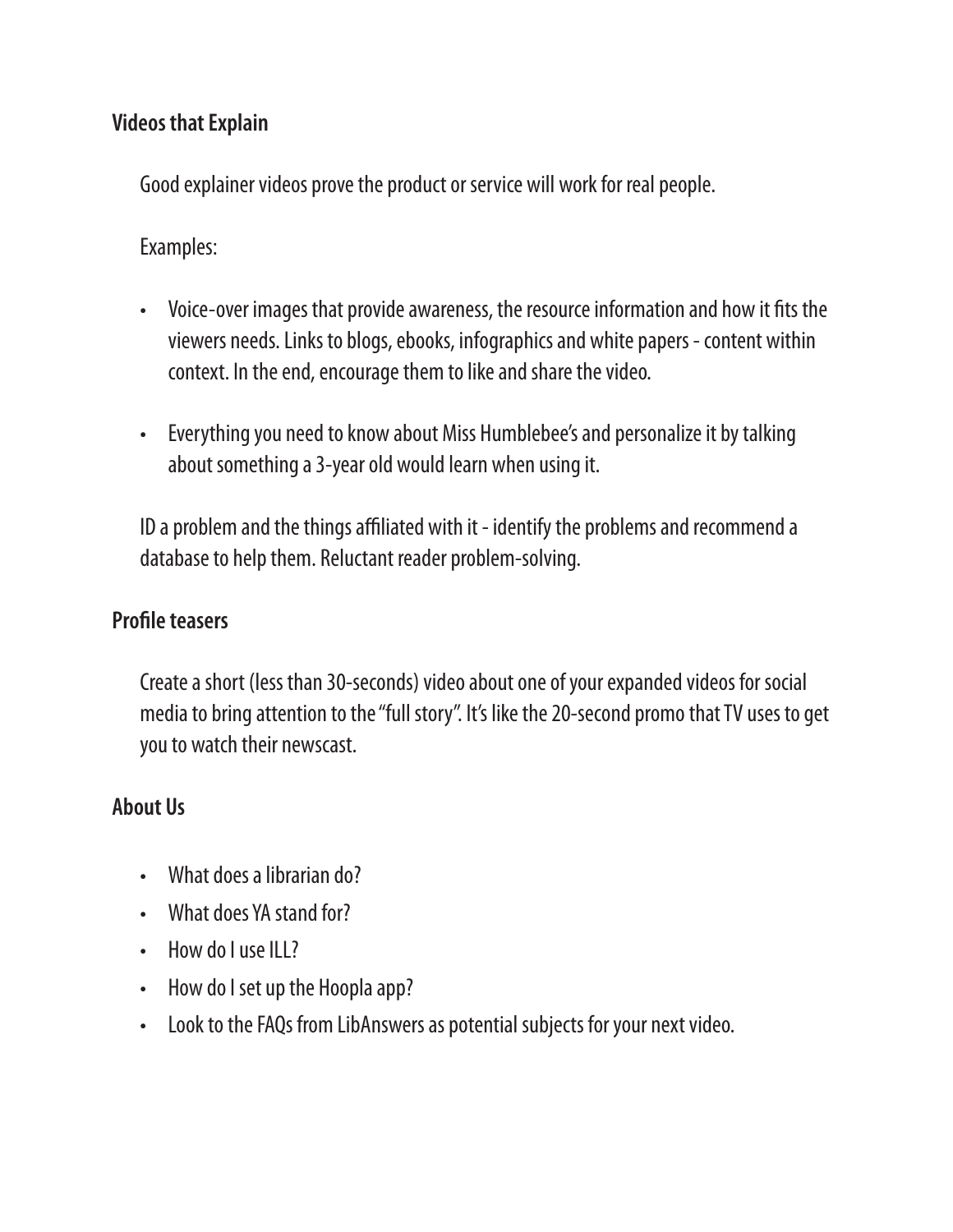#### **General "How-To" Create Videos**

#### **How to begin**

- 1. Determine the best way to tell your story: video, PowerPoint, Podcast or screencast with voice-over
- 2. If your video is going out of the building (online, presentation or partnership organization), consult with Communications and Marketing first.
- 3. Before you get started, take a look at videos you like to get inspired!
- 4. Think in headlines if you have 15 seconds to explain your goal, what would you say?
- 5. Who is your audience? "Everyone" is not the answer, because there isn't a video (or book) that appeals to everyone. Talk to Ginger, Shannon, Robert or Diana about Savannah cluster groups to identify your target cluster from Savannah OrangeBoy.
- 6. Think of 3-5 key messages you want to share. You don't need a script, but write them down and practice telling them.
	- Be clear about your messages and make sure you are inspiring or influencing your audience.

**Video outline** - Minimally, it should include an intro, content (middle) and an ending.

**• Intro:** introduce yourself and what you plan to do. Say you are from the library (not the Kids Library). **Here is an introduction script you can use:**

 "Hello, my name is \_\_\_\_\_\_\_\_\_\_\_\_\_\_ from the Topeka & Shawnee County Public Library. Today we will be reading \_\_(# of books) books and singing a few songs. Our first book is \_\_\_(book title)\_\_\_\_\_ by \_\_\_(author name)\_\_\_\_ and illustrated by \_\_\_(illustrator name)\_\_\_\_

> For identification and other related purposes for the video editor, include a title, brief description, and tags of what your video is about.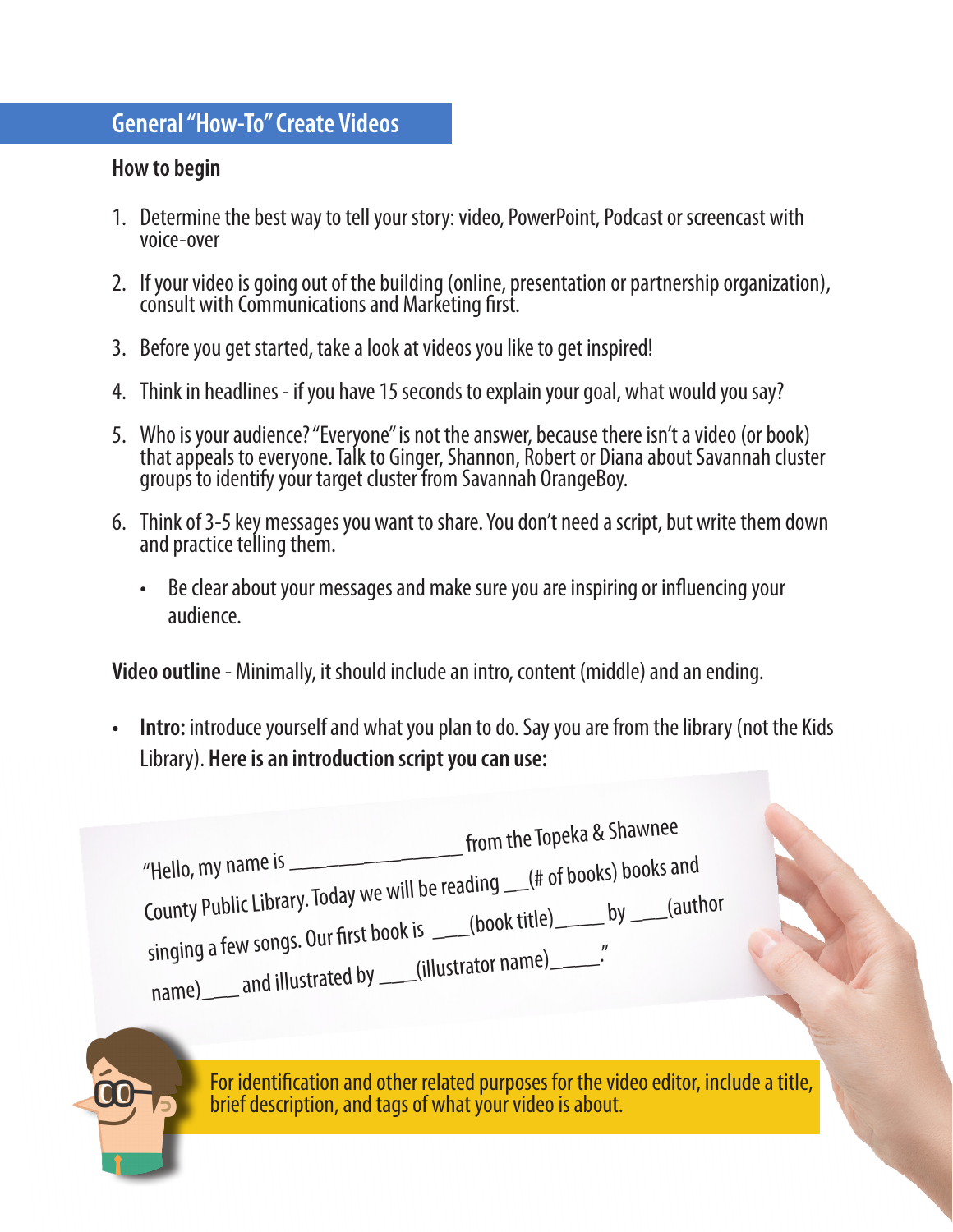### **Content**

- Will your video be simple or complex? (i.e., Check it Out video vs. a storytime video).
- Think in headlines if you have 15 seconds to explain your goal, what would you say?
- Outline each point
- If it involves a single activity, like reading a story, list that.
- Include a shot list if needed.
- If you are doing a storytime, check to make sure that it is not a copyright violation. Also, only use public domain music.

# **Ending**

• Call to action - what do you want people to do after watching? It should be included here. Could be "subscribe", check out a book, visit our website, download an app, etc.

# **Branding**

• Include the logo somewhere. It could be part of the introduction or at the end of the video (or both), in the end screen, etc. **Logo is added to all videos during editing.**



Visit the Library Graphic Standards Guide & Presentation Template for complete brand information.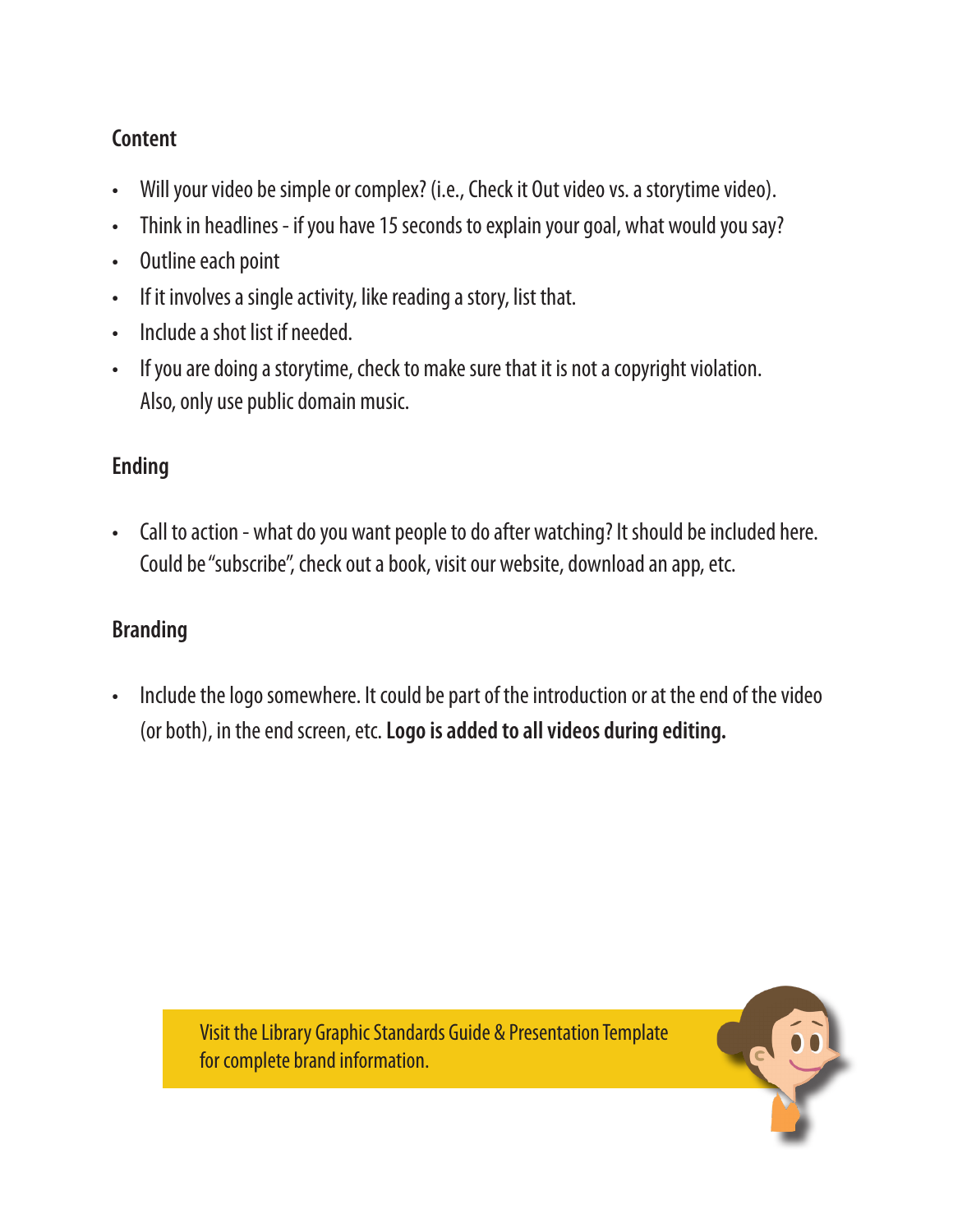# **Video production basics (audio, lighting, etc)**

# **Lighting**

- Aim a light source at your head.
- Overhead lights are ok but not preferred . Watch for shadows across your face. If you have this, move until the shadows disappear.
- If you have windows in the shot, face them don't have windows behind you.
- If you are outdoors, face the direction of the light but try to find a shaded area to shoot in.
- Bright and even lighting is generally best.

#### **Audio**

- Get close to the camera
- Use an external microphone if possible
- Make sure to project, like you are talking to a group of people. This will help you speak louder.

# **Camera placement**

- Film in landscape. Unless you are creating content specifically for a mobile platform, like an Instagram Story or Facebook Story. In that case, film horizontally, so the video will fill the screen on a smartphone.
- Keep the camera steady
	- prop it on something
	- use a tripod we have some tabletop tripods that you can borrow if needed.

#### **Framing**

- Place the subject a bit off-center when filming (and you will be using the Rule of Thirds).
- Eyeline put the camera level with your eyes so you are looking at the camera like you are talking to a friend.









Don't have window behind you

Film in Landscape Camera at eye level Keep camera steady



Outdoors face the direction of light - find shaded area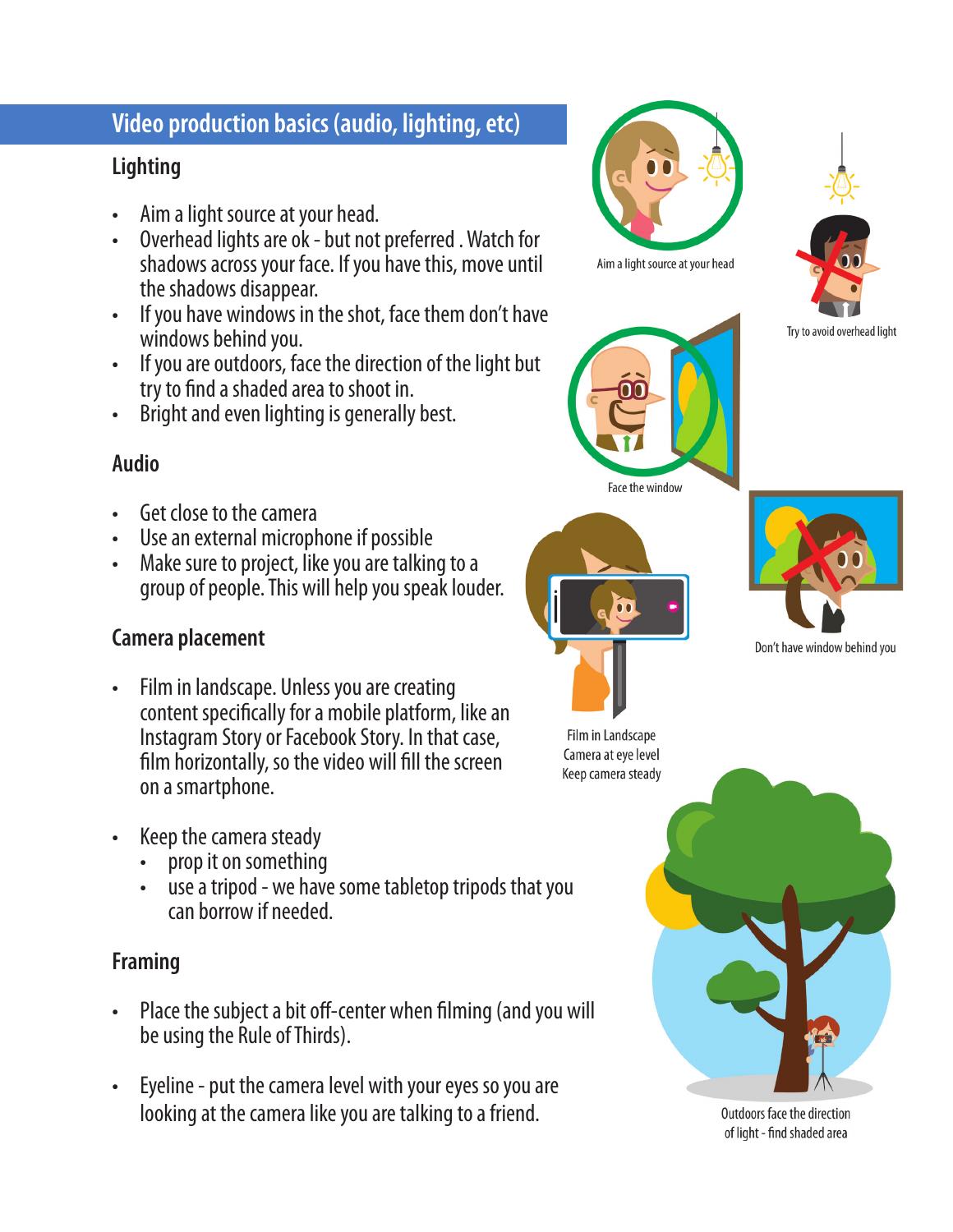# **Final Video Steps**

**Each video needs a title, description, and tags to be used by our platforms when uploaded.** 

**Title:** Should be short and descriptive - more like a newspaper headline.

- Try describing your video in 4-8 words.
- Good example, "Hand Lettering with Rachel" is clear and descriptive.
- "Chocolate Mug Cake" is ok, but "Are you hangry? Make this 5-minute Chocolate Mug Cake" is better.

**Description:** A 1-2 paragraph summary of the video, when possible.

- If the video talks about something linkable, the link to the resource/web page/etc. should be included.
- Include the book titles, authors, and illustrators.
- At the minimum, there should be at least a 1-sentence summary.
- The description section should include links back to the library:

**Follow us!**

Facebook - https://www.facebook.com/TopekaLibrary Twitter - https://twitter.com/topekalibrary Instagram - https://www.instagram.com/topekalibrary Pinterest - https://www.pinterest.com/topekalibrary Website - http://www.tscpl.org

**Tags:** Need descriptive tags. The more the merrier!

• For example, in Joyce's Horseplay video, we could add tags like this: storytime, story time, stories, books, reading, songs, singing, horse, horses, animals, farm, on the farm, kid's stories, ... etc.